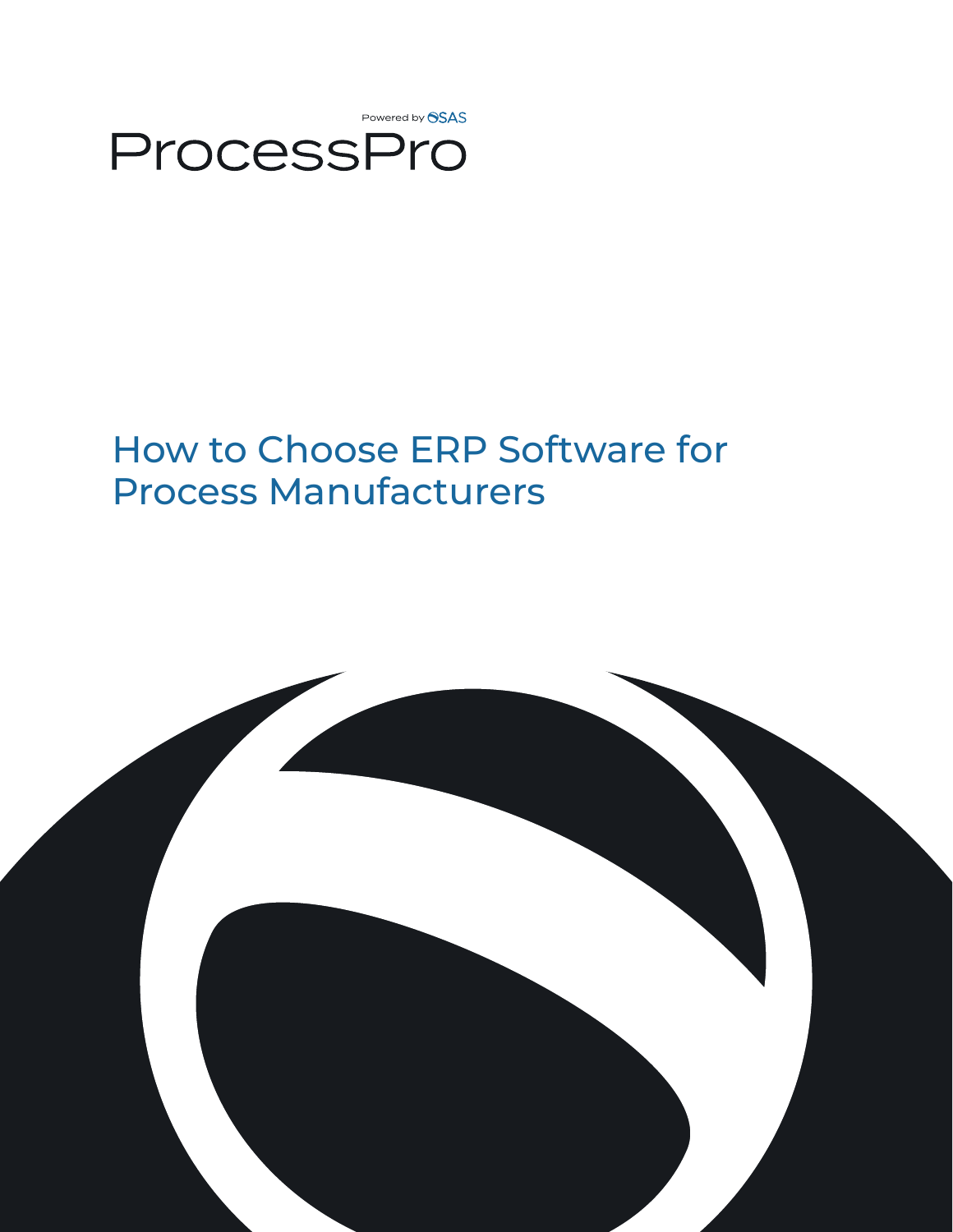

If you've recently searched the internet for process manufacturing ERP software, you likely found thousands of search results for various ERP developers and vendors. In order to make the proper decision, you must start by asking the right questions. An ERP solution could be the best investment your company makes. By taking the time to do the research, you'll be more likely to find the best fit for your company.

When examining the following questions, you will be able to sort through and narrow down the vast array of ERP options. It's best to spend adequate time on each question, as choosing the right software doesn't easily present itself.

## **1. Why do I want to implement ERP software?**

In order to narrow down the numerous ERP software options, it is important to determine why an ERP solution is necessary. Creating a list, allows for observations to be made on business practices that may be deficient. Many times, companies begin to see the necessity for an ERP system as the company expands. ERP software can help manage a company's growth, but it is still important to be specific as to the issues an ERP system may resolve in your company. Challenges may include lack of sufficient and accurate data regarding performance and finance, dual entry of data, as well as receiving information too slowly. Accurate and current information is vital to forecast and plan. A company risks loss of revenue through erroneous and unknown job costs which are easily corrected by receiving accurate information initially.

## **2. Do I need process or discrete ERP software?**

The two primary categories of ERP manufacturing software, process and discrete, function in very different ways. Process ERP software works by utilizing various recipes and formulas. This allows for significant quality control testing functionality, as well as extensive tools to manage lot control and traceability. Derivatives of process manufacturing include food, beverages, pharmaceuticals and other chemicals. Whereas, discrete manufacturing produces items such as automobiles, appliances and computers, products that are able to be disassembled. Before making an ERP software decision, first you must define what niche of manufacturing your company is categorized as.

# **3. Do I need seamless integration and real-time visibility?**

A benefit of having an ERP system is its ability to seamlessly connect information between all functional areas of an organization. Fully integrated ERP software provides the capability of storing information in one common database. Software with real-time functionality and instant access allows information to be utilized and reported on immediately upon entry.

# **4. Is the ERP system both comprehensive and configurable?**

A baseline ERP system should meet the majority of your business requirements. Creating a direct illustration between what is imperative for your business and what is optional, will allow you to make a direct comparison and narrow down the search for an ERP system. In addition, having a completely configurable system will permit the ERP software to configure to the unique practices, products and requirements of each individual company.

**2**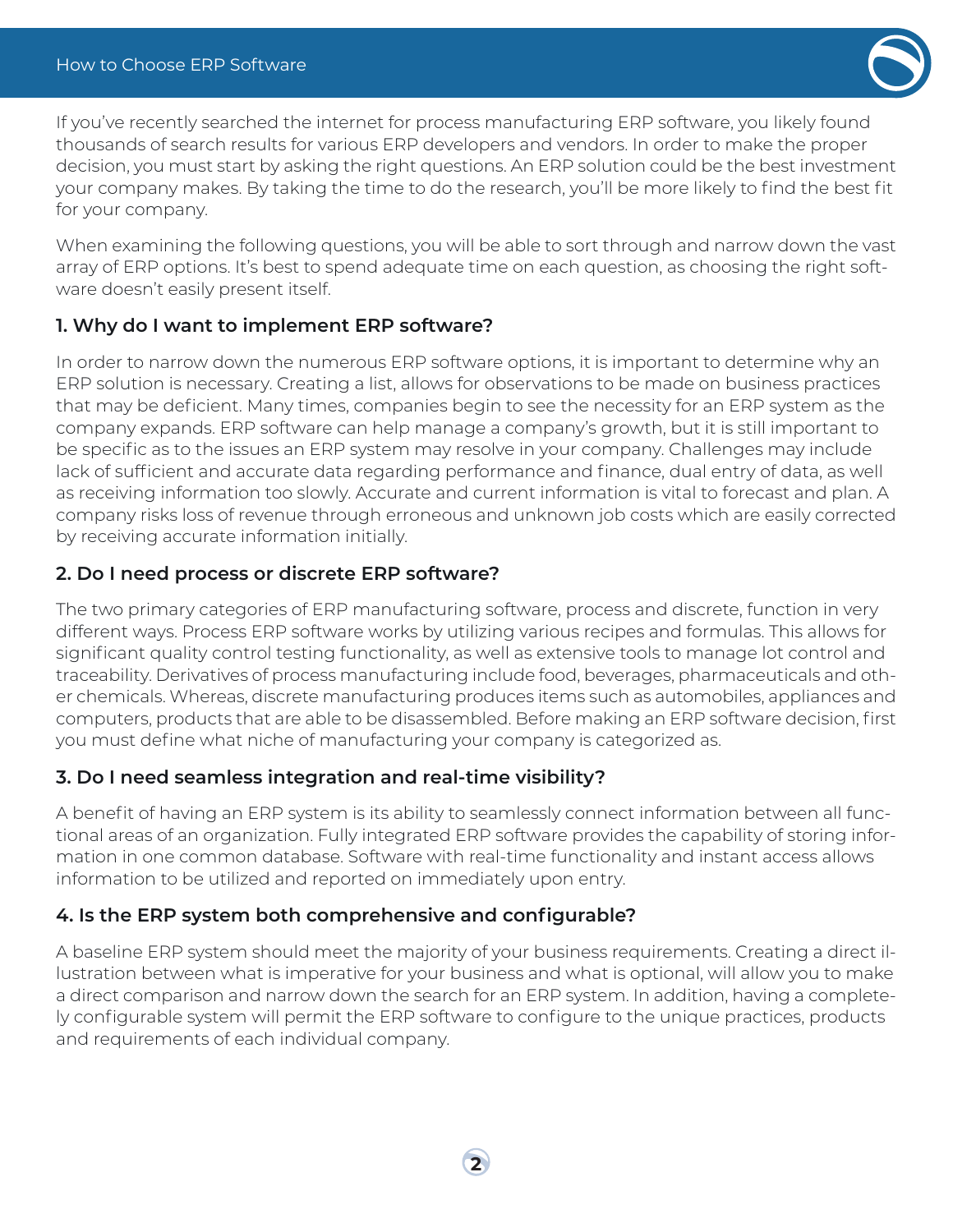

#### **5. Does the ERP system have robust reporting and capabilities?**

In order to identify areas of weakness within the company, a reporting system is used to track sales, costs and profits or losses. Financial reporting is one of the most utilized tools in an ERP system. Choose one that has intuitive reporting capabilities that allow a company to create custom reports, graphs and charts with real-time data and allows you to drill-down to transaction levels. These reporting capabilities alleviate complications and empower the management team to construct smarter business decisions.

## **6. Do I need an ERP system to help my company meet security and regulatory reqs?**

The penalties and fines involved in failure to comply with the Food and Drug Administration (FDA), Hazardous Analysis and Critical Control Points (HACCP), Safety Data Sheets (SDS) and other regulations could cause a company its business. If a recall occurs, a capable ERP system will detect the problem products quickly and effectively. The current Good Manufacturing Practices (cGMP) and the FDA require documented evidence that the system's performance is operating as intended, including running additional audit trails and electronic signature requirements. Competent ERP software will not only meet the above obligations, but will also be capable to perform individualized specifications to ensure safe, pure and effective products.

## **7. Is the ERP solution focused on verticals that are similar to my industry?**

As previously noted (process vs. discrete), you want an ERP solution that focuses on verticals similar to your industry. It's beneficial to partner yourself with a company that provides your industry specific ERP solution in order to cut down or eliminate costly customizations for your business. An ERP company with extensive industry knowledge and experience is the key to a well-developed system and should not be compromised.

#### **8. How closely will I work with the software developer and implementation team?**

By working closely with the software developer and the implementation team you will have support after the process is complete which is crucial and will yield great success. When misunderstandings of the software arise or unexpected errors occur, having the system expert guide you step by step in fixing the issue can be irreplaceable. If considering using an ERP reseller, note that systems marketed by a reseller not only add additional confusion, but also an extra person between you and the expert.

## **9. Does the developer have a reputable history and a positive outlook?**

ERP system investments are intended to last nearly 15 years. As with any long-term investment, it is important to look at the history and success of the company you are considering. A company's past successes are often the greatest indicator of their future achievements. Adaptability and innovation are other considerations to weigh as the market of ERP software development and technology continues to develop and change. Your research could be the difference between partnering with a fading company or a prospering one.

**3**